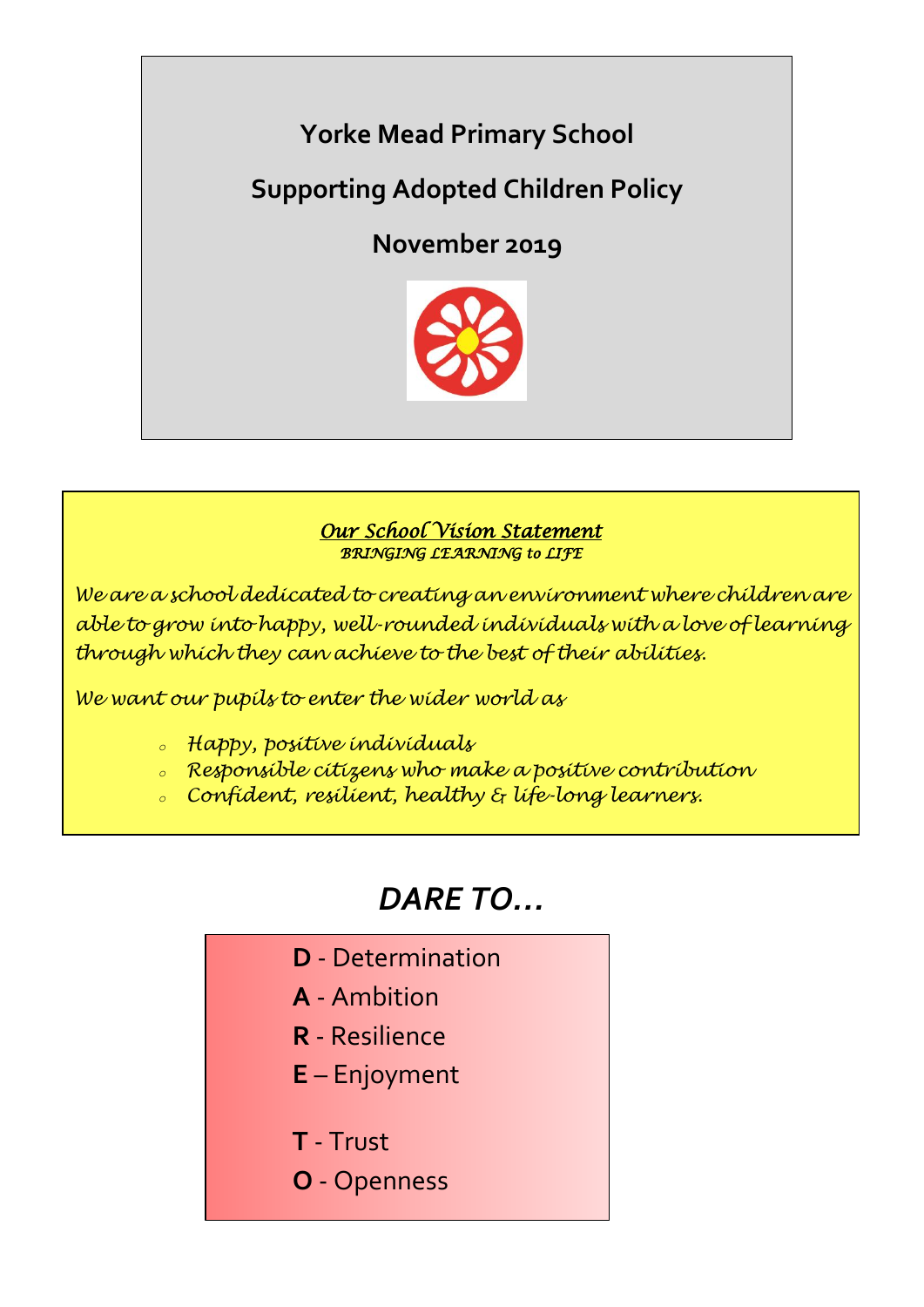At Yorke Mead Primary School we understand that Adopted\* and Looked After Children\* have additional needs and provision should be put in place to ensure they feel safe and supported emotionally, and receive excellent educational support and provision, in order to maximize their potential.

We recognise the importance of having clear structure, policy and procedures in place to assist in welcoming Adopted children into our school.

*\* Adopted children – throughout this policy the term adopted children will be used. This term should be considered to be relevant to all adopted children, children who have been previously looked after and adopted from care and children who have been under Special Guardianship Arrangements. Children who are currently looked after by the local authority or are being looked after under Special Guardianship Arrangements have the same needs and should also be considered as part of this group*.

*This policy has been developed through consultation with parents of adopted children, the Hertfordshire Adoption Support Team and adopted children at our school.* 

# **Our Aims for Adopted Children:**

- For school to be a happy experience for adopted and looked after children and a place where they feel safe and supported.
- Provide a safe and secure environment, which values education, believes in the abilities and potential of all children and recognises the emotional needs that may be associated with being adopted.
- Ensure that adopted children and their families, along with the rest of the school community, are supported educationally, emotionally and socially.
- Ensure that the educational attainments of our adopted and looked after children are in line with their peers. Making sure that they have access to education appropriate to their age and ability. This includes access to a broad and balanced curriculum.
- Ensure that all staff and governors are committed to improving educational life chances for adopted children by ensuring that the relevant staff have reasonable support, access to appropriate training and understanding of the needs of adopted children.

# **Key People and Information Relating to Adopted Children**

#### **Designated Teacher**

The Head Teacher is the designated member of staff for adopted and looked after children who will act as their advocate and co-ordinate support for them, liaising with adoptive parents and outside agencies (as appropriate) on a wide variety of educational and support issues. Attainment of Children who have been adopted or are looked after is also carefully tracked and monitored by the Inclusion Co-ordinator.

On admission, we will ensure that you and your child have the name of the Designated Teacher for adopted children and their contact details and a copy of the school's policy on supporting adopted and looked after children.

#### **Pupil Premium Plus Grant**

Each pupil who is under the care of the local authority (Looked after child) or has been adopted from care in the British system (Adopted child) is entitled to a pupil premium plus grant. This grant is £2300 for a looked after child, with the Virtual School retaining a proportion of this sum, which can be applied for as required, and is £2300 for children who have been adopted which is allocated in full to the school (£300 in Nursery) . This pupil premium is for 'helping adopted children emotionally, socially and educationally by providing specific support to raise the attainment and address their wider needs' (Department of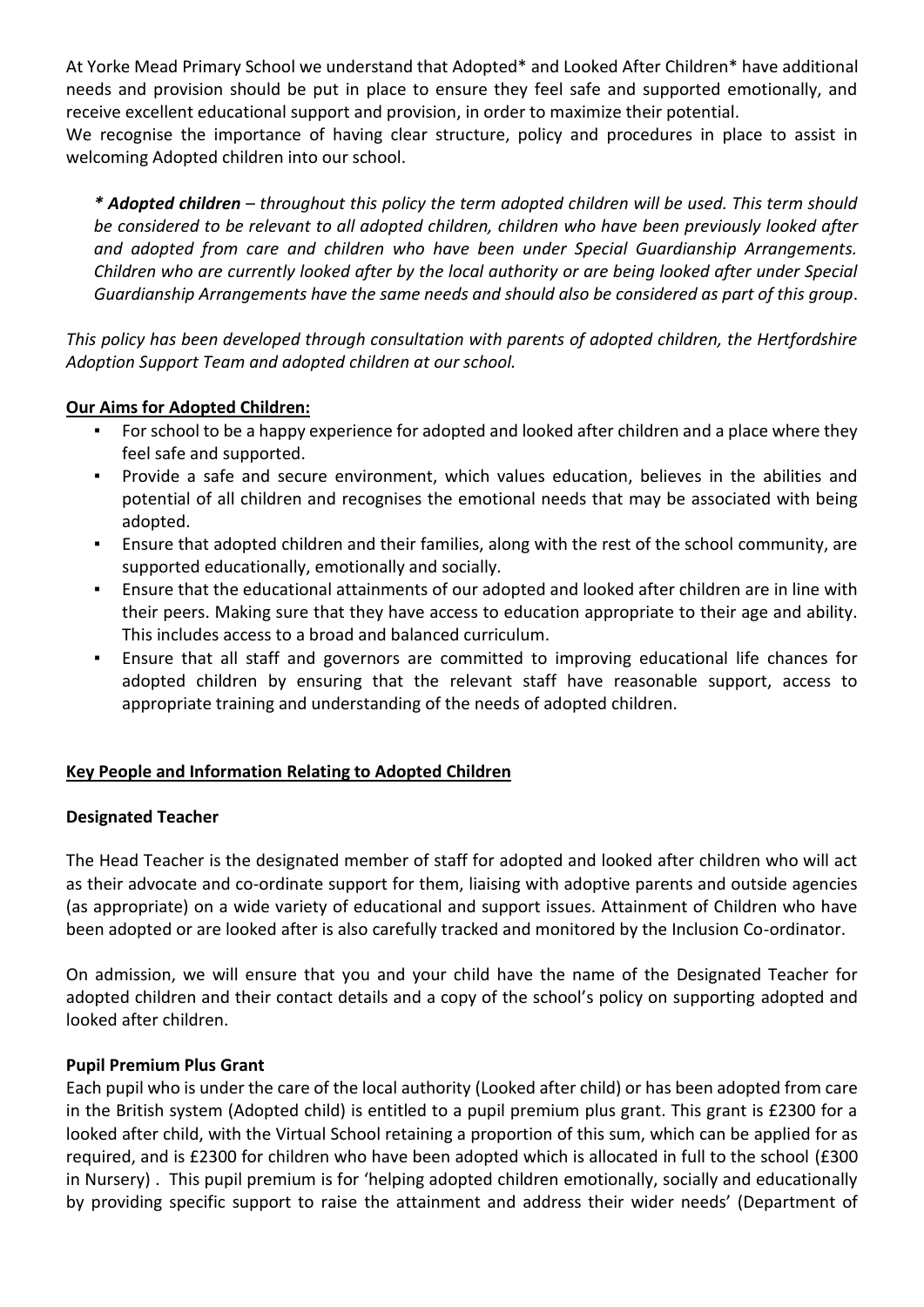Education). The Head Teacher and Governors are committed to ensuring all Pupil Premium Grant funding received for the support of adopted and looked after children is appropriately spent, publically reported and the impact of the expenditure is measured. This is recorded as a separate document Pupil Premium Spending and placed in the school website.

# **The Impact of Life Experiences**

A secure home environment, responsive carers and stable experience of school are crucial factors in children's health, and physical and emotional development. Adopted children may present particular challenges as a consequence of early trauma. This early trauma can affect their development which has an impact on their ability to learn, to form relationships, can affect their resilience, their emotions, the capability to regulate themselves, can also affect their core strength, sight and hearing and their fine motor skills and executive functioning. Many experience multiple losses, for instance, loss of their birth family, of one or many foster families, friends, and previous schools etc. At Yorke Mead we recognise that all adopted children, whether they are adopted as babies, toddlers or older, are affected in different ways by grief, loss and trauma and that adopted children often have the emotional needs of a much younger child and as such may need support to make up for what they have missed out on.

# **Understanding a Child's Feelings of Attachment**

At time adopted children can feel anxious and can feel unsafe in a classroom. Because of this fear, their brain maybe in a state known as fight, flight or freeze which means that they are unable to access their thinking part of the brain. This makes it difficult for them to learn and to rationale their feelings. Some examples of the range of emotions they may feel within one day:

- Children who have not been in **control** of their past often seek to control their current world.
- They can feel a deep sense of **shame,** believing what happened to them was their fault; that they are bad, unloveable, unlikeable and that they will be abandoned; they become scared of further rejection and therefore try to engineer situations to achieve the rejection they fear as a form of trying to protect themselves.
- Some work hard to be compliant and helpful but beneath their attempt to be good, there may be a traumatised child struggling continuously to 'fit in' to avoid further **hurt.**
- Many have been let down by adults in their life; they find it extremely difficult to **trust** others and then struggle to form friendships and attachments with those who try to care for them.
- Children finding it difficult to manage and make sense of their emotions and to regulate themselves signal that they need help via challenging behaviours which may be seen superficially as expressions of **anger** or rage.
- Children feeling **anxious** can struggle with listening as their mind is in a muddle so not open to new stimuli.
- Children may refuse to do work as they are **afraid** to fail or may struggle with it and then feel helpless and hopeless and these are feelings they are trying to avoid.
- Children may **panic** and constantly need reassurance and ask lots of questions, sometimes repetitively, as they are desperate to get it right; it is too 'dangerous' to get it wrong.
- Children may call out or require constant attention, they may feel the need to be first for examples in a line or the front of a queue as they are so worried that they are going to be forgotten about.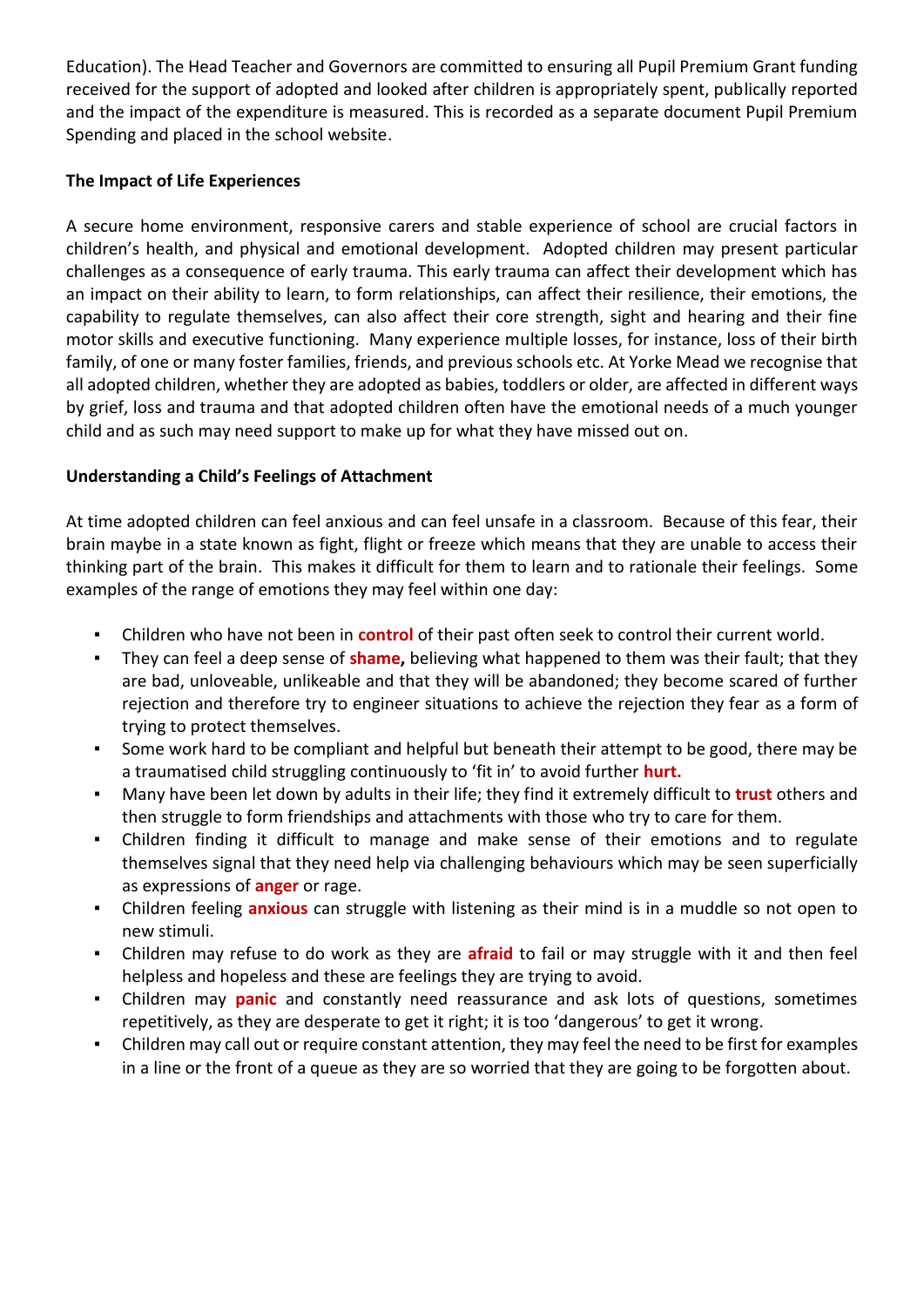#### **Support for Adopted Children at Yorke Mead**

At Yorke Mead our whole school ethos is to be inclusive of all our children. We have an experienced pastoral team who are highly qualified and experienced to look after all our children. We have many interventions to help with social skills, protective behaviours, nurture groups, identity work, help with self-esteem and our weekly timetable includes mindfulness sessions. All children in Yorke Mead complete a helpful hand where they name five people who they can go to if they need help.

At Yorke Mead we understand that adopted children have greater needs to feel emotionally secure, and their educational achievement needs additional support and careful tracking. The whole school including office staff, lunchtime supervisor, IT staff, the caretaker and even some governors have all received training in relation to attachment and trauma.

#### **Key Worker or Key Adult**

**Relationships** are absolutely key to successful experiences for all children, but especially adopted children. Our approach and policies are built on helping children develop safe and secure relationships with all adults in school but with recognition that there will be key people whom children will feel more safe and secure with.

We recognise the importance of children who have attachment difficulties that they have a key adult to support them to develop relative dependency. The aim of this is to give the child a key person who he/ she feels comfortable and safe with for the times when the child needs reassurance. If they find it difficult to ask for help a key ring or suitable object is given to them so that they can show it when they need help

The 'key adult' will not spend all of their time with the child. The time spent will depend upon the level of need. This could range from a 20min check-in on a weekly basis to full one-to-one support.

There will be key times for the key adult to have involvement with the child. These include times when there may be contact with the birth family, changes of teacher, start of a new year, times when there are sensitive issues in the curriculum e.g. baby & toddler week, anything involving family trees, drug education etc. Any transition time or even having to end something can cause some children difficulties and the key adult can help support them through these transitions.

# **Training to Support Emotional Needs**

All staff at Yorke Mead are trained in **Emotion Coaching**. This approach to talking to children at difficult points in their day allows the children to begin to recognise and understand their emotions, and that these emotions are natural, before trying to consider the behaviour and adapt the behaviour that can stem from these emotions. There are 3 key steps in emotion coaching:

Step 1 *Empathise, validate and label* E.g. *I can see you are feeling angry xxx. You became angry when xxx took the ball from you. It is okay to feel angry if someone takes something from you. I would be angry if someone took a ball from me in that way.* 

Step 2 *Set Limits* E.g. *It is okay to be angry with xxx but it is not okay for you to kick xxx because you are angry.* 

Step 3 *Problem solve with the child* E.g. *Next time anyone takes the ball off you what might you do to differently to solve the problem? (Discuss options with the child)*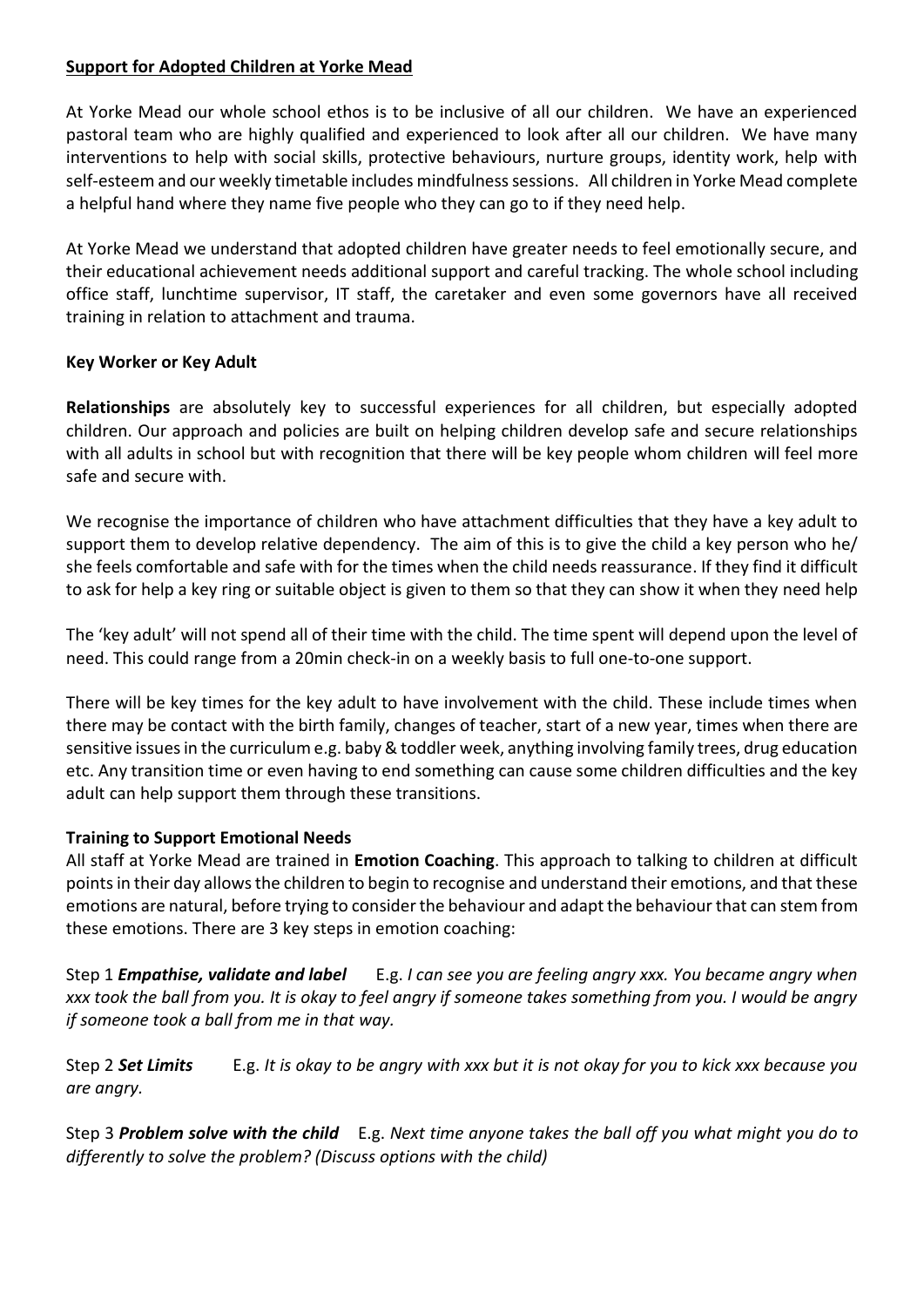Staff have all also completed the **Kate Cairns Attachment Training** as part of the Hertfordshire Attachment aware Schools Project and understand the impact of Adverse Childhood Experiences (ACES) on children's development.

Yorke Mead is a **Hertfordshire STEPS** school which is a therapeutic based approach to supporting children's emotional and behavioural needs. All of these approaches focus on understanding that behaviour is a form of communication and support children to learn to manage their feelings successfully. The school is highly reflective and is always considering which approach would best support which individual child or group of children. As such we will endeavour to use the best strategy available to us (see Emotional Support Interventions further down). .

#### **Success Plans**

To achieve educational success for children it is essential they feel part of the process so that any intervention to support their education happens with them, not to them. We have introduced Success Plans as a way of setting pupils targets and monitoring their progress against these targets. The Success Plans belong to the children and are kept in their classrooms. Termly success planning meetings with the children and their parents are held in order to maintain strong home, school, child links.

#### **Home School Link Book**

Adopted or looked after children will be given a home school link book. Parents of adopted children have told us the importance of being able to communicate quickly and easily with school when the day starts in a tricky way. The book will be signed each day by the parents and an adult in school as a way of knowing it has been read. Notes of key things in the school day or at home can be recorded as required.

#### **Protective Behaviours Support**

Protective Behaviours is a safety awareness and resilience building programme that helps children recognise any situation when they feel worried or unsafe, such as feeling stressed or threatened, and explores with them practical ways to help them feel safe. Protective Behaviours teaches children that there is someone to listen and help. It is based upon two key messages:

- We all have the right to feel safe all of the time.
- We can talk with someone about anything, even if it feels awful or small.

Every adopted or looked after child will have the opportunity to access protective behaviour training at Yorke Mead during each key stage.

# **Emotional Support Interventions**

Children who are not emotionally regulated and feeling secure do not learn effectively. At Yorke Mead we recognise the importance of feeling safe and secure. There are a number of ways we can support children emotionally

- Adopted Children Support Group talking to parents of adopted children they felt there was benefit of bringing adopted children together. The aim is that they understand that there are other children who have experiences similar to theirs and that they are not 'different' or 'alone' in this.
- **Secure Base Work we have two staff members trained to offer secure base work to children. Secure** base work allows time to play in a safe environment, establish a relationship with a key adult in school and to explore emotions and feelings in a safe, secure way.
- **Therapy and Therapeutic Support** our pastoral team have been trained to provide Theraplay, Lego therapy, Drawing and Talking. We also buy in other play therapists and art therapists when needed. The pastoral team also organise various nurture groups to help with self-esteem, friendships and other social interactions which our children struggle with
- **Emotional Check-ins**  children may have their emotional development regulated or maintained through regular 'check-in', which is a chance to talk 1:1 with their secure base worker.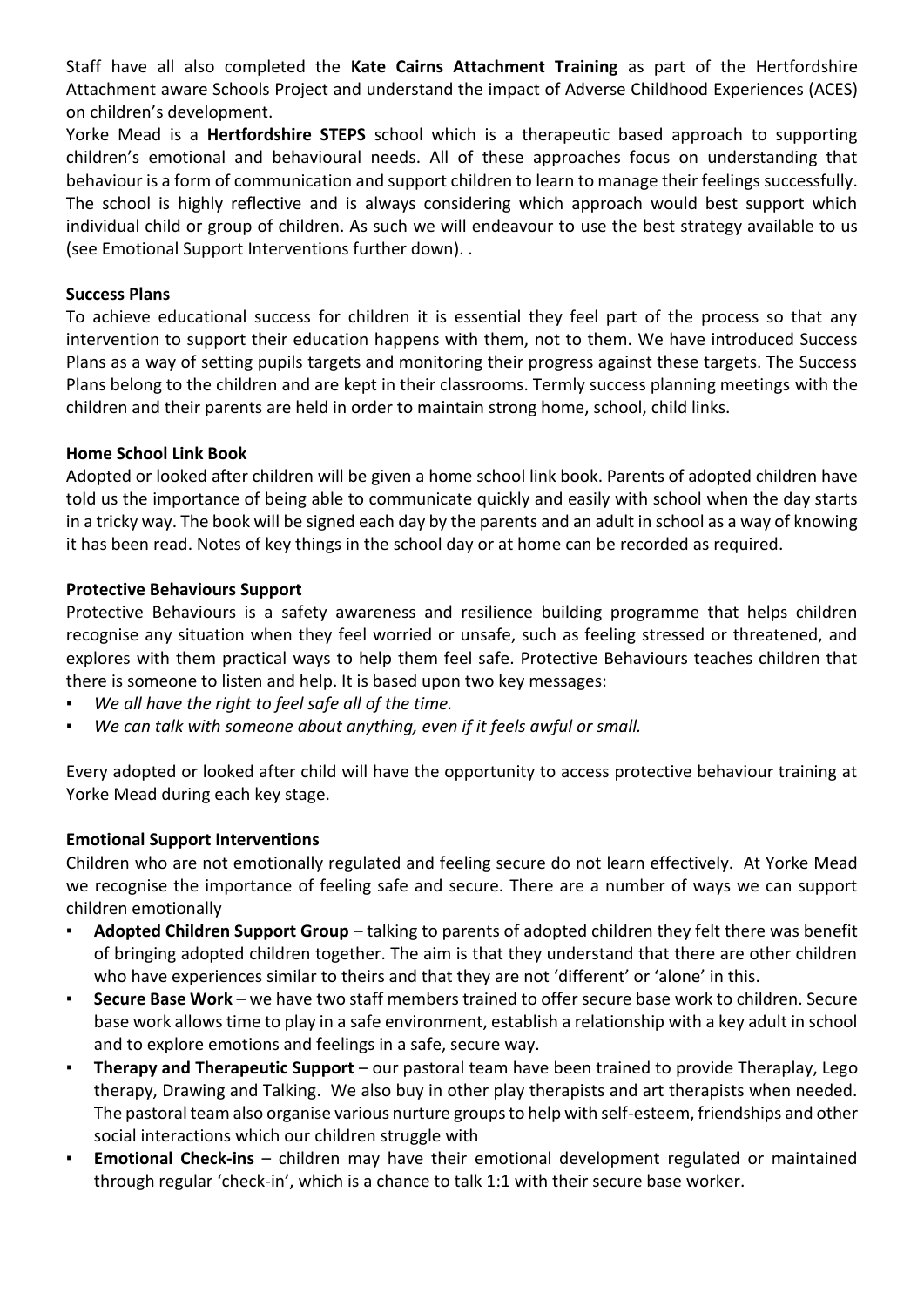- **Emotion Scales** Adopted or looked after children may benefit from the use of emotion scales so it is easy for them to identify times when they are feeling anxious or worried about things.
- Some adopted children have difficulties with **sensory processing and auditory processing,** so sensory breaks, muscle breaks can be implemented. All classrooms have a quiet table and we are aware of the importance of where some children have to sit in the classroom and where they should be placed in a queue or line up. We recognise that playtime is often a difficult time for adopted children and looked after children so we have strategies to help at these times.
- Core Strength Building and Hypermobility Many adopted children who have been severely neglected in the past may have weak core strength. We utilise our sports coaches to work 1:1 or in very small groups to help develop core strength and co-ordination skills.

Other Agencies - we often liaise with other agencies and experts, including Hertfordshire Adoption Support and the Virtual School to obtain advice and strategies to help our adopted children.

# **Transitions**

Any change can create huge anxiety for a child who has experienced trauma of loss in their lives so we are keenly aware of transitions and how these may impact on our adopted and looked after children. These transitions may be daily (between parent and teacher) or more significant transitions, such as returning from a school holiday or transferring to a new class or year group.

#### **Day to day transitions**

To support day-to-day transitions between home and school we suggest parents have a small box containing something simple, and not valuable, of their own that they give to their child to look after in school. On entering the class the child simply gives the box to the teacher enabling a connection to be made at the start of the day, and at the end of the day the teacher gives the box back to the child to return to you. We recognise that adopted children like routine and can find surprises difficult and so each classroom has a visual timetable for children to follow. In some circumstances parents are given weekly timetables to take home so they can go through the timetable with their child before the start of the day. We also recognise the importance of social stories for day trips or residential trips.

#### **Holiday transitions**

To help the child know they are 'kept in mind' and to maintain the link between home and school at holiday times the teachers will give your child a postcard to look after that is a photograph of some part of the school. This helps your child to keep a connection with school in the holiday. The postcard can be returned to school after the holiday if this helps. On return after a holiday our pastoral team will ensure they check in with your child a little more regularly to help them settle back into school.

#### **Transitions to a new class**

This is by far the biggest transition for adopted and looked after children as so often it involves a new environment, new teachers and new approaches. There can also be a feeling of another loss of their 'old teacher' or familiar adults. Handling this transition sensitively is very important. To support this we ensure that:

- Adopted or looked after children have more frequent visits to their new classroom prior to the holidays.
- The new teacher will work with the class before the school summer holidays both in the children's familiar classroom and in the new classrooms.
- A special transition book is made to support the transition over the 6 week holiday. This book goes home with the child for parents to read with their child.
- Before the end of the summer term parents of adopted children will have the chance to meet with the new teacher to discuss their child.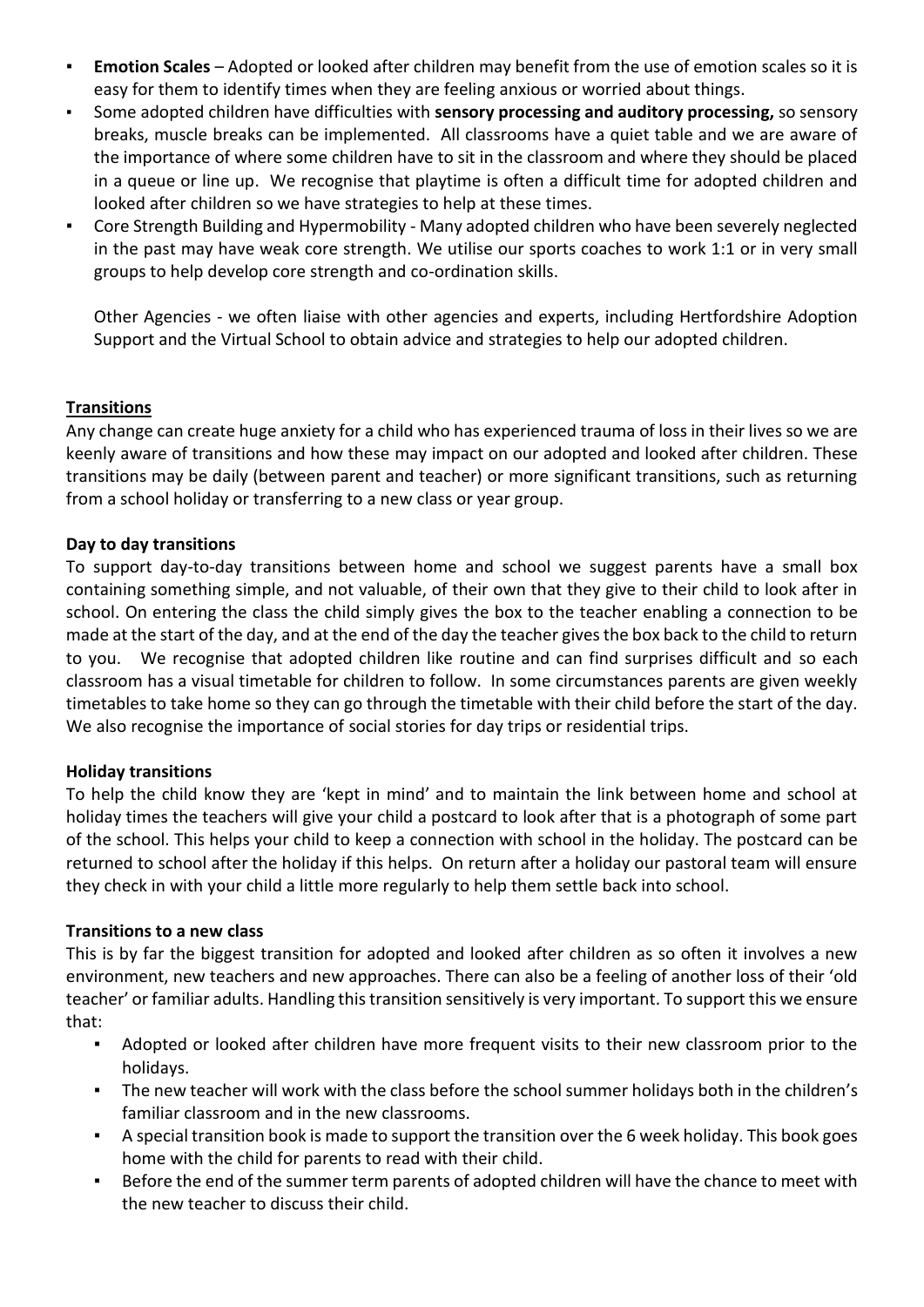# **Establishing a Strong Partnership between Home and School**

By far the most important thing is good communication between home and school. We aim to achieve this through:

- Regular success plan meetings where targets are set for the child. These targets are achievable, measurable and manageable to suit the child's levels/needs. These meetings are ideal for gathering the views of the child, teachers and parents which makes it possible to identify the intervention needed to support the child's needs, which then informs Pupil Premium Plus spending.
- The **home school link book** it is helpful if the school is aware of when birth family contact and any 'tough' anniversaries are due, as these may affect the child's emotional state and behaviour in school. The link book can be used to communicate to school about this and any other difficulties as they arise on the day. Likewise communication from school can be more regular and timely.
- **Communicating and sharing** the personal achievements with one another even if they are small don't just focus on any negative incidents.
- Ensuring the message is the same from school and home. We should aim to not battle against one another as children will pick up on this and could be confused or play one against the other.
- Supporting parents to have a clear understanding of the school policies and discipline procedures, so both parents and school explain these to their child on their level. It is also useful for parents and teachers to discuss the impact of school policies on the child and agree how to work with these in order to bring in any minor adjustments required to effectively support the adopted child.
- Sharing any triggers or emotional outburst between one another, including exploring how it was dealt with to find what does and doesn't work for the child.
- Parents know their own children! We understand that listening and accepting parents' concerns are important to developing a strong partnership. We are well aware that some children 'hold it in' at school so it is important to tell us of any difficulties so that we can help.

# **Being Aware of the Potential Triggers of Curriculum Topics**

At Yorke Mead we recognize that parts of the curriculum have the potential to trigger difficult emotions and memories of distress for an adopted child. In order to help them prepare for and manage these emotions, we encourage parents and teachers get together to discuss a child's needs and how their respective styles can complement one another to help build children's confidence in their skills. It is essential that our adopted and looked after children have support when they find participation difficult and feel valued and included at all times.

Rehearsal and role play of possible situations may help the child make the right choices when they are presented with challenging areas such as:

- family trees or family history
- child's personal/first memories and timelines
- sex and relationship education
- growth and development
- photographs or baby/early years topics
- changing in front of others for PE may be challenging
- themes which include loss, failure or loneliness
- PSHE (Personal, Social and Health Education)
- guest speakers who discuss topics such as drugs, alcohol, personal safety and the law
- uniforms, such as police uniforms could be a trigger
- food can sometimes be a trigger
- memories and emotions